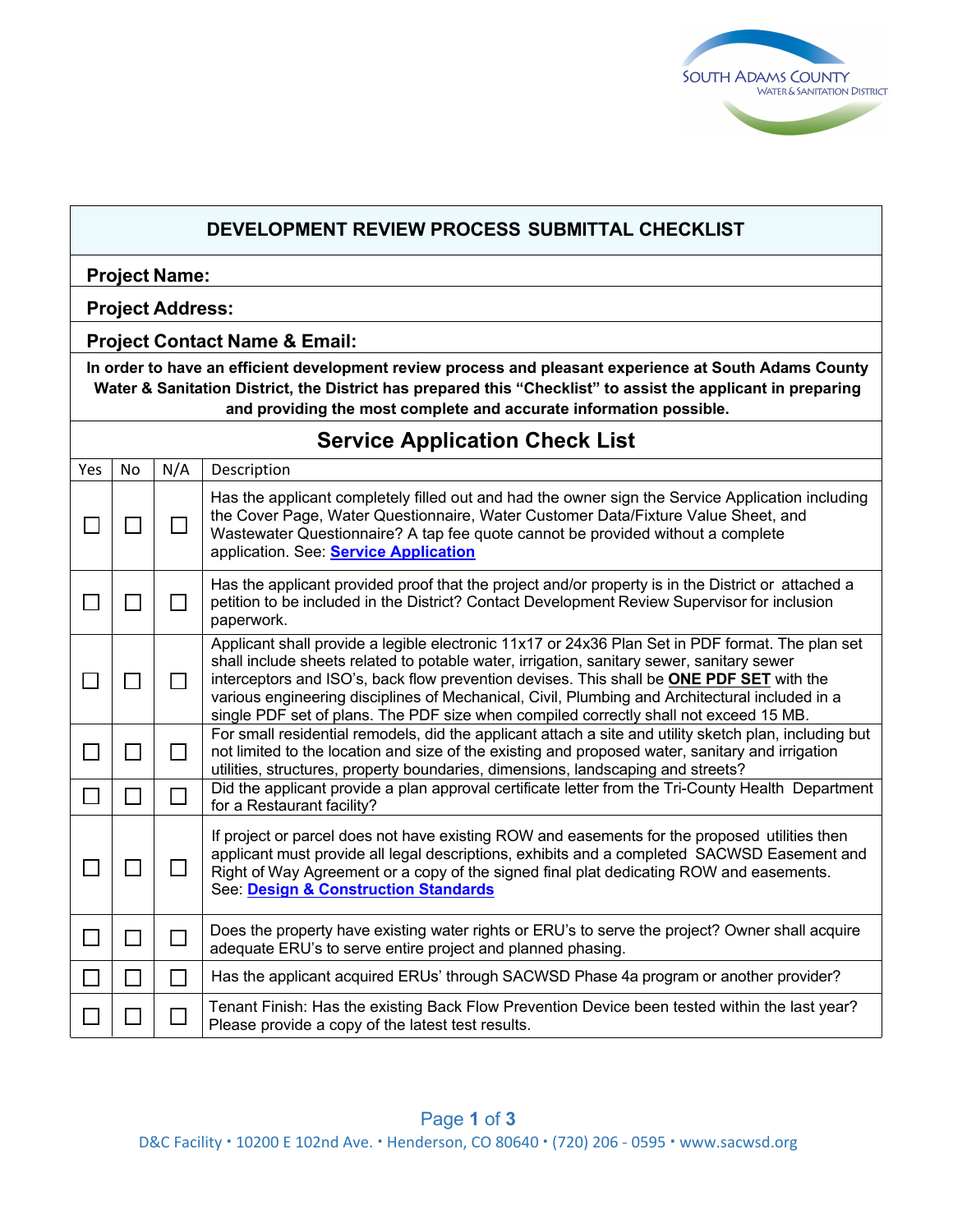

|                                      | <b>Civil Engineering Plans Checklist</b> |        |                                                                                                                                                                                                                                                                                                                                                                                                                                                                                                                                                                                                                     |  |  |  |  |
|--------------------------------------|------------------------------------------|--------|---------------------------------------------------------------------------------------------------------------------------------------------------------------------------------------------------------------------------------------------------------------------------------------------------------------------------------------------------------------------------------------------------------------------------------------------------------------------------------------------------------------------------------------------------------------------------------------------------------------------|--|--|--|--|
| Yes                                  | No.                                      | N/A    | Description                                                                                                                                                                                                                                                                                                                                                                                                                                                                                                                                                                                                         |  |  |  |  |
|                                      |                                          | $\Box$ | It is the responsibility of the Engineer of Record to familiarize themselves with SACWSD Design<br>and Construction Standards and Rules and Regulations. All submittals not in compliance with<br>these standards shall not clear the clerical review process. See <b>WWW.SACWSD.ORG</b> .                                                                                                                                                                                                                                                                                                                          |  |  |  |  |
|                                      |                                          |        | Typical standards include but are not limited to: All utilities are designed to the opposite end of<br>the project, all potable water mains have a two way feed, potable water service lines do not<br>exceed 100-ft, meter sizing is per AWWA M22 manual, roadway typical section and utility section<br>are per SACWSD standard details.                                                                                                                                                                                                                                                                          |  |  |  |  |
|                                      |                                          |        | All plans, details, specifications shall adhere to current SACWSD Design and Construction<br>Standards. All plans submitted for review shall be construction level plans and documents. All<br>plans and submittals not meeting standards shall not continue past the clerical review phase and<br>shall result in their application review process being delayed. All applications not meeting these<br>requirements shall have their review postponed until all submittals are complete and accurate<br>per SACWSD standards.<br>See: Design & Construction Standards                                             |  |  |  |  |
| $\mathbf{I}$                         |                                          | $\Box$ | Civil plans shall clearly show all horizontal crossing and apparent conflicts. All apparent conflicts<br>with storm drainage infrastructure shall be detailed in a utility profile and detailed to assure<br>horizontal and vertical crossings meet SACWSD standards.                                                                                                                                                                                                                                                                                                                                               |  |  |  |  |
| $\Box$                               | $\sim$                                   | $\Box$ | Civil plans shall have all existing and proposed SACWSD utilities clearly delineated and labeled.<br>When submitting PDF plans review the PDF prior to submittal to assure labels and line types are<br>clear and accurate in the PDF.                                                                                                                                                                                                                                                                                                                                                                              |  |  |  |  |
|                                      |                                          | П      | Civil plans shall have all existing and proposed SACWSD appurtenances clearly delineated.<br>Appurtenances shall include but not be limited to valves, fittings, vaults, interceptors, BFPD,<br>mains, service lines and meters.<br>See: Design & Construction Standards                                                                                                                                                                                                                                                                                                                                            |  |  |  |  |
| $\mathcal{L}_{\mathcal{A}}$          | $\mathcal{L}_{\mathcal{A}}$              | $\Box$ | Do the plans show all private property, ROW's and easements with Plat Book & Page or County<br>Parcel number clearly delineated?                                                                                                                                                                                                                                                                                                                                                                                                                                                                                    |  |  |  |  |
| $\mathbf{I}$                         |                                          | $\Box$ | All Civil Engineering, Architectural and Plumbing Plans shall work in a seamless manner and<br>composed in a single PDF. All utilities shall cross-reference accurately between Architectural,<br>MEP and Civil plan sheets. All existing and proposed utilities including but not limited to:<br>Potable water, irrigation, sanitary sewer, back flow prevention and wastewater interceptors<br>shall be clearly delineated within a single set of plans.                                                                                                                                                          |  |  |  |  |
|                                      |                                          | $\Box$ | Plan and Profile sheets per SACWSD standards shall be provided for the following utilities,<br>Potable Water, Irrigation, Sanitary Sewer and Storm Drainage. It is recommend showing multiple<br>utilities in the same profiles to insure proper and efficient utility conflict review.                                                                                                                                                                                                                                                                                                                             |  |  |  |  |
| <b>Architectural Plans Checklist</b> |                                          |        |                                                                                                                                                                                                                                                                                                                                                                                                                                                                                                                                                                                                                     |  |  |  |  |
|                                      |                                          |        | All plans, details, specifications shall adhere to current SACWSD Design and Construction<br>Standards. All plans submitted for review shall be construction level plans and documents for<br>new projects and tenant finish projects. All plans and submittals not meeting standards shall not<br>continue past the clerical review phase and shall result in their application review process being<br>delayed. All applications not meeting these requirements shall have their review postponed until<br>all submittals are complete and accurate per SACWSD standards.<br>See: Design & Construction Standards |  |  |  |  |
|                                      |                                          |        | Submit Architectural, Plumbing Plans and Details that show the interior plumbing including<br>existing and proposed, pipe sizes, connections, and fixtures using SACWSD standard<br>details? See: Design & Construction Standards                                                                                                                                                                                                                                                                                                                                                                                   |  |  |  |  |

D&C Facility **·** 10200 E 102nd Ave. **·** Henderson, CO 80640 **·** (720) 206 - 0595 **·** [www.sacwsd.org](http://www.sacwsd.org/)